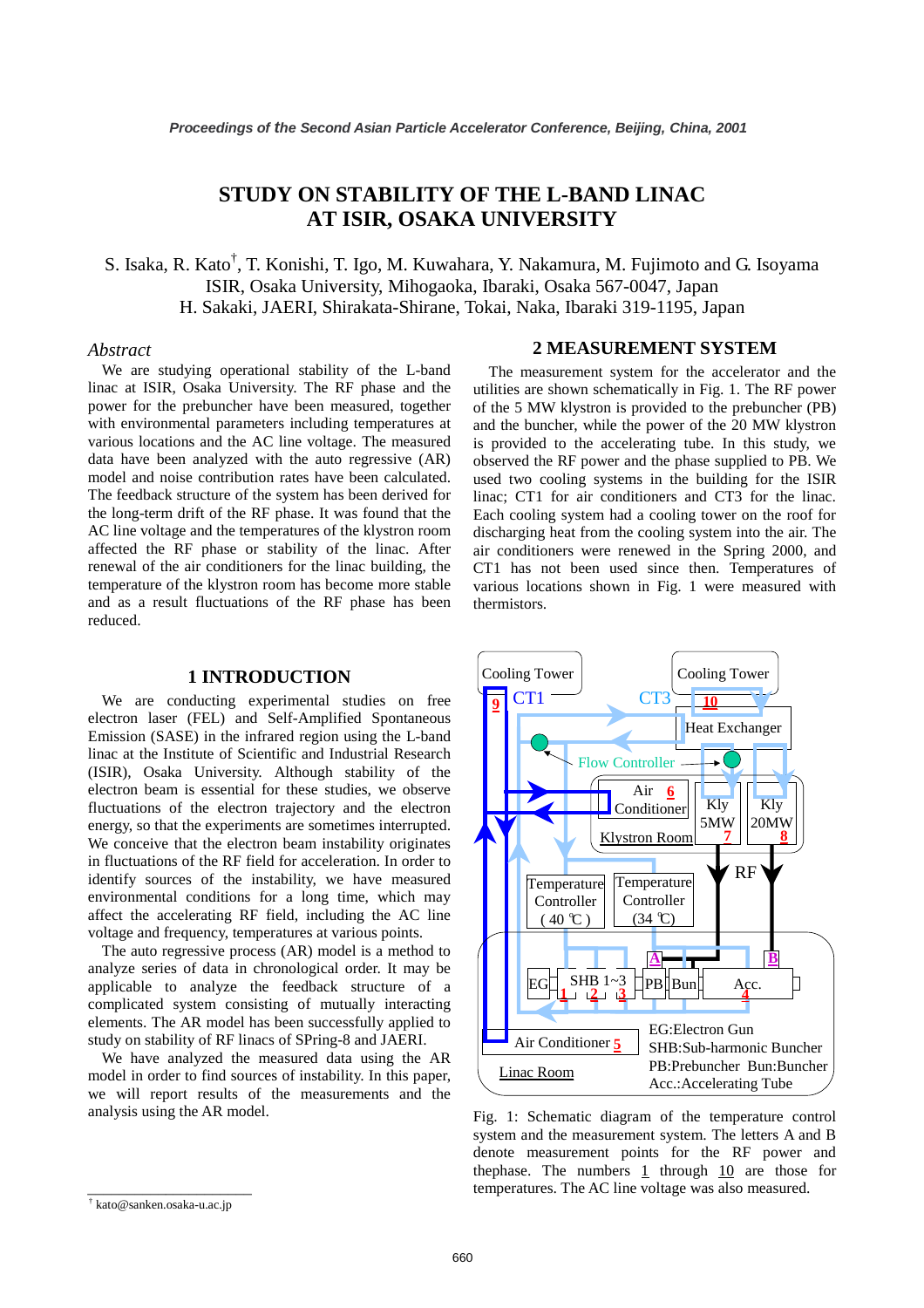

Fig. 2: RF phase and the power for PB measured together with the various temperatures and the AC voltage on 17 November 2000.



Fig. 3: RF phase and the power for PB measured together with the various temperatures and the AC voltage on 22 December 2000.

# **3 RESULTS OF MEASUREMENTS**

We observed the RF phase and the power for PB and the AC line voltage together with temperatures at various locations on 17 November 2000, 22 December 2000 and 18 July 2001. Results of the measurement on 17 November 2000 are shown in Fig. 2. The RF phase and



Fig. 4: RF phase and the power for PB measured together with the various temperatures and the AC voltage on 18 July 2001.



Fig. 5: RF phases for PB.

the power are shown in the upper panel, and the AC voltage and temperatures are shown in the lower panel of Fig. 2. Similarly, results of the measurement on 22 December 2000 are shown in Fig. 3 and those on 18 July 2001 are in Fig. 4 The RF phase and the power shown in Figs. 2 and 3 contain high frequency noise components, but long-term variations are similar to that of the AC voltage, so that the AC voltage and the RF power seem to be correlated. The temperatures shown in Figs. 2 and 3 show large periodical variations, which were measured before renewal of the air conditioners. The temperatures shown in Fig. 4 are almost constant expect for high frequency noises, which were measured after the renewal of the air conditioners. Three RF phases measured on these days are compared with each other in Fig. 5. It is apparent that the RF phase has become much more stable after the renewal of the air conditioners.